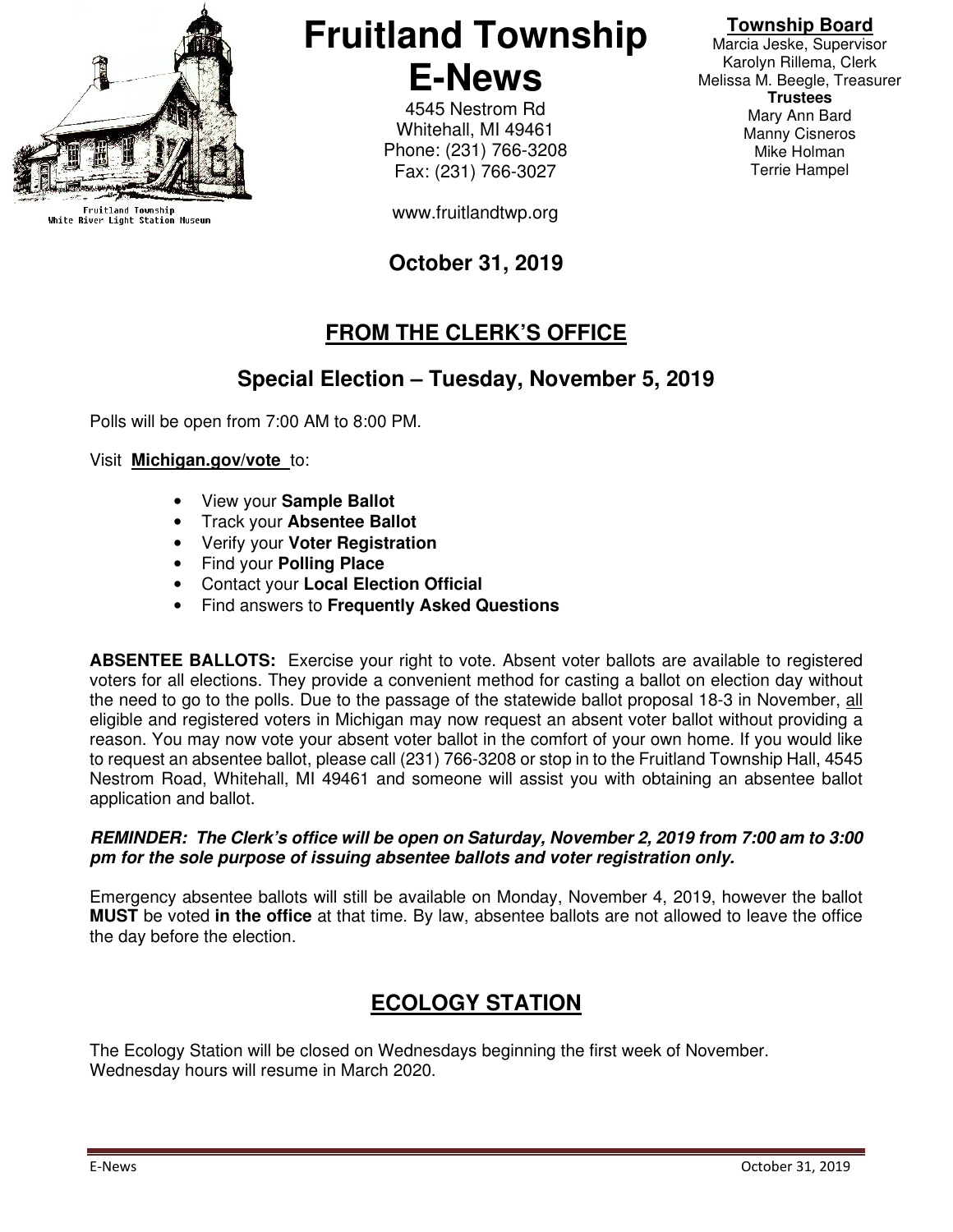### **ATTENTION LAKE FRONT PROPERTY OWNERS**

#### **FOR IMMEDIATE RELEASE**

Oct. 30, 2019

Nick Assendelft, EGLE Public Information Officer, **AssendelftN@Michigan.gov**, 517-388-3135

# **EGLE to expedite shoreline erosion permits for homes threatened by high lake levels**

With Great Lakes water levels at historic highs, and facing the possibility of further increases, Gov. Gretchen Whitmer and the Michigan Department of Environment, Great Lakes, and Energy today announced additional, significant steps to help Michigan shoreline property owners who are affected by high lake levels that are causing land erosion and threatening property.

For homes or structures that are in danger, EGLE will be expediting permits for shoreline protection. In cases where homes or infrastructure are at risk, permits can be issued in a matter of days. EGLE also will divert resources from other programs to assist property owners, local governments and technical professionals in processing permits; prioritize response activities based on the risk to public health and safety; and find appropriate solutions that protect people and the environment.

"Michigan's Great Lakes are a vital resource but come with a set of complex challenges, like the significant erosion along the Lake Michigan shoreline caused by record-high water levels," Gov. Whitmer said. "My administration, along with the Department of Environment, Great Lakes, and Energy, Department of Natural Resources, and Michigan State Police, is in constant communication coordinating response efforts to the erosion and property damage along the shoreline. Together, we are focused on finding and implementing appropriate solutions that will protect Michiganders and our environment."

"High water levels will be with us for a while and we know this can cause stressful situations for shorefront property owners," said Liesl Clark, EGLE director. "The steps we are announcing today will help property owners navigate the permitting process more efficiently and quickly. We cannot control lake levels, but we can offer tools to help Michiganders protect their property while safeguarding our freshwater dunes and other shoreline resources."

EGLE today launched a new webpage – Michigan.gov/HighWater – where property owners can search for the latest information, find links to helpful topics, begin the permitting process, and search a list of contractors as well as find tips for selecting a contractor who can perform the intended work.

Property owners can direct questions about erosion issues to EGLE's Environmental Assistance Center at 800-662-9278 (tell the operator you need information about erosion issues) between 8:30 a.m. and 4:30 p.m. Monday through Friday, or by email to EGLE-Assist@Michigan.gov.

The shoreline permit process ensures a balance between protecting property and freshwater dunes and shorelines. Excessive or poorly designed shoreline protection structures and materials can increase damage to neighboring properties and disrupt the natural processes that create Michigan's unique coastal dunes, shorelines, and bluffs. In most cases, the U.S. Army Corps of Engineers also